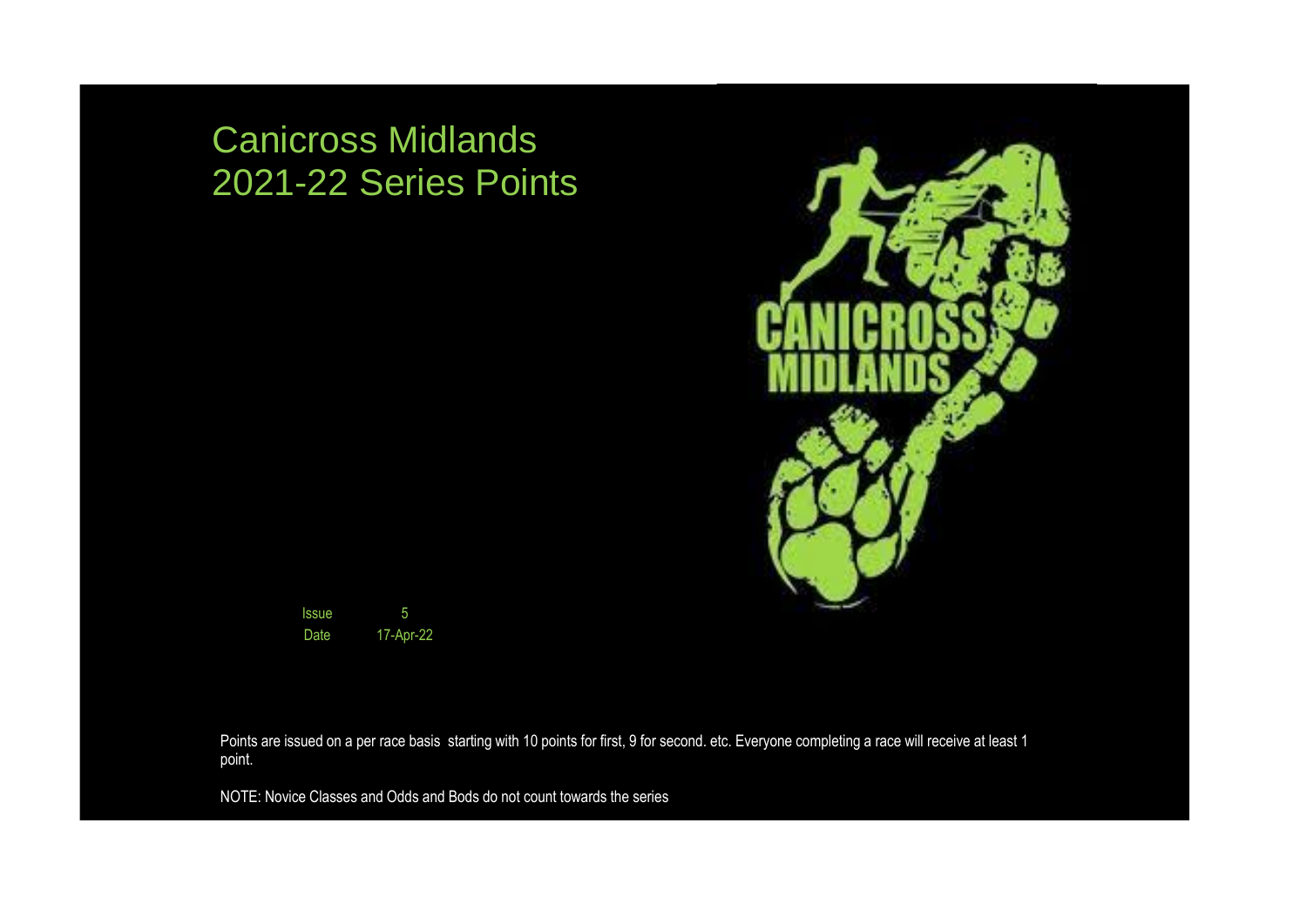|                                  |                                                                                                                                         | Box End | <b>Marston Lodge</b> | .incomb | Cannock Chase | <b>Catton Hall</b> |            |              |
|----------------------------------|-----------------------------------------------------------------------------------------------------------------------------------------|---------|----------------------|---------|---------------|--------------------|------------|--------------|
| 2 Dog Bikejor -<br>- Long Course | <b>Sat Points</b><br>Sun Points   Sat Points   Sun Points   Sat Points   Sun Points   Sat Points   Sun Points   Fri points   Sat Points |         |                      |         |               |                    | Sun Points | <b>Total</b> |
| Ruth Rickson-Graham              |                                                                                                                                         |         |                      |         |               |                    |            |              |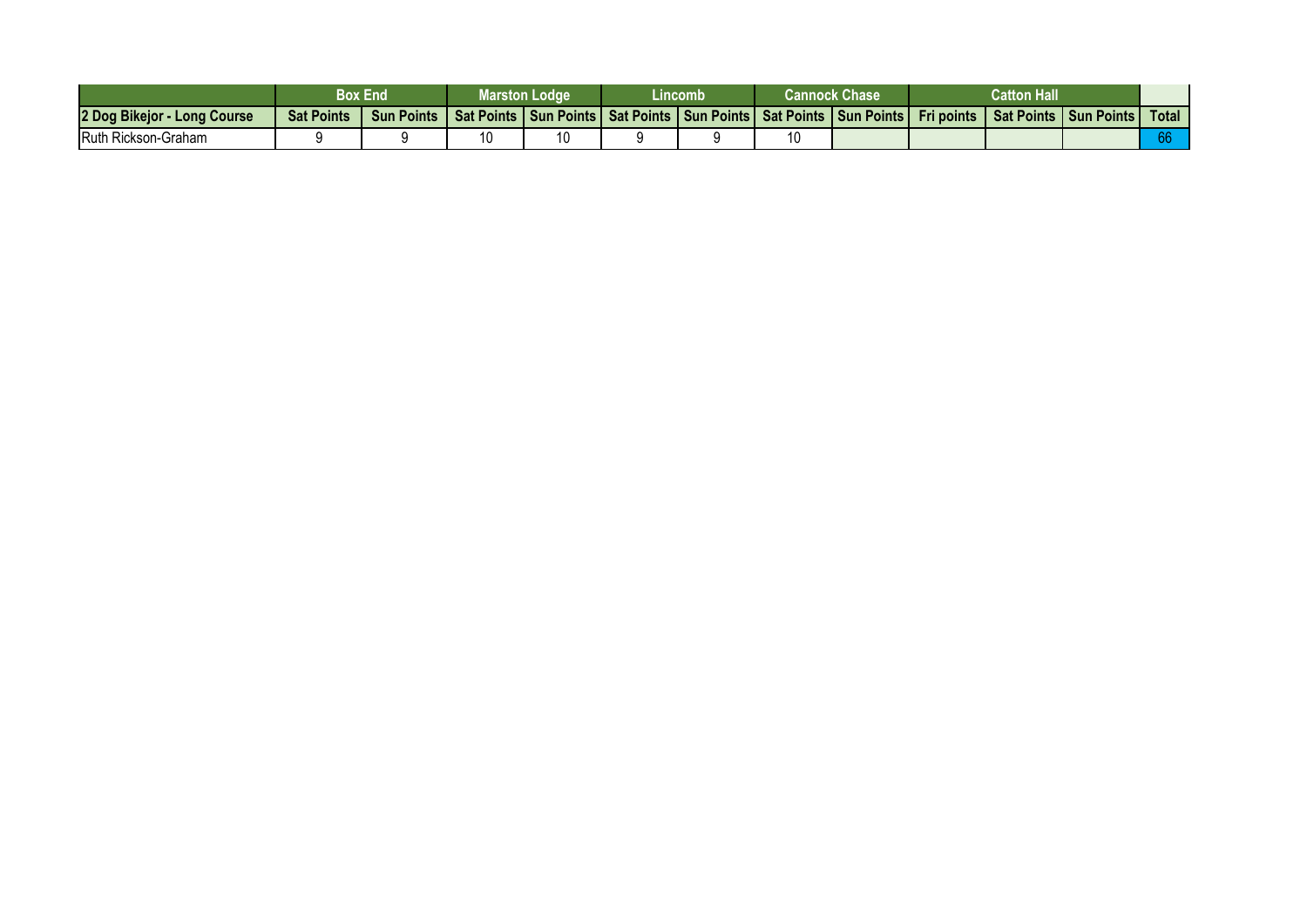|                                     |                   | <b>Box End</b>    |    | <b>Marston Lodge</b> | Lincomb |    | <b>Cannock Chase</b>                                                                                                       |    | <b>Catton Hall</b> |                |    |
|-------------------------------------|-------------------|-------------------|----|----------------------|---------|----|----------------------------------------------------------------------------------------------------------------------------|----|--------------------|----------------|----|
| <b>Bikejor Female - Long Course</b> | <b>Sat Points</b> | <b>Sun Points</b> |    |                      |         |    | Sat Points   Sun Points   Sat Points   Sun Points   Sat Points   Sun Points   Fri points   Sat Points   Sun Points   Total |    |                    |                |    |
| <b>Melanie Sheehan</b>              | 10                | 10                | 10 | 10                   | 10      | 10 | 10                                                                                                                         |    |                    | 20             |    |
| <b>Wendy Holmes</b>                 |                   |                   |    |                      |         |    |                                                                                                                            |    | 10                 | 16             | cΛ |
| Jane Lothian                        |                   |                   |    |                      |         |    |                                                                                                                            | 10 |                    | $\overline{1}$ |    |
| Anne Carter                         |                   |                   |    |                      |         |    |                                                                                                                            |    |                    |                | 57 |
| Milly Flanagan                      |                   |                   |    |                      |         |    |                                                                                                                            |    |                    |                | ററ |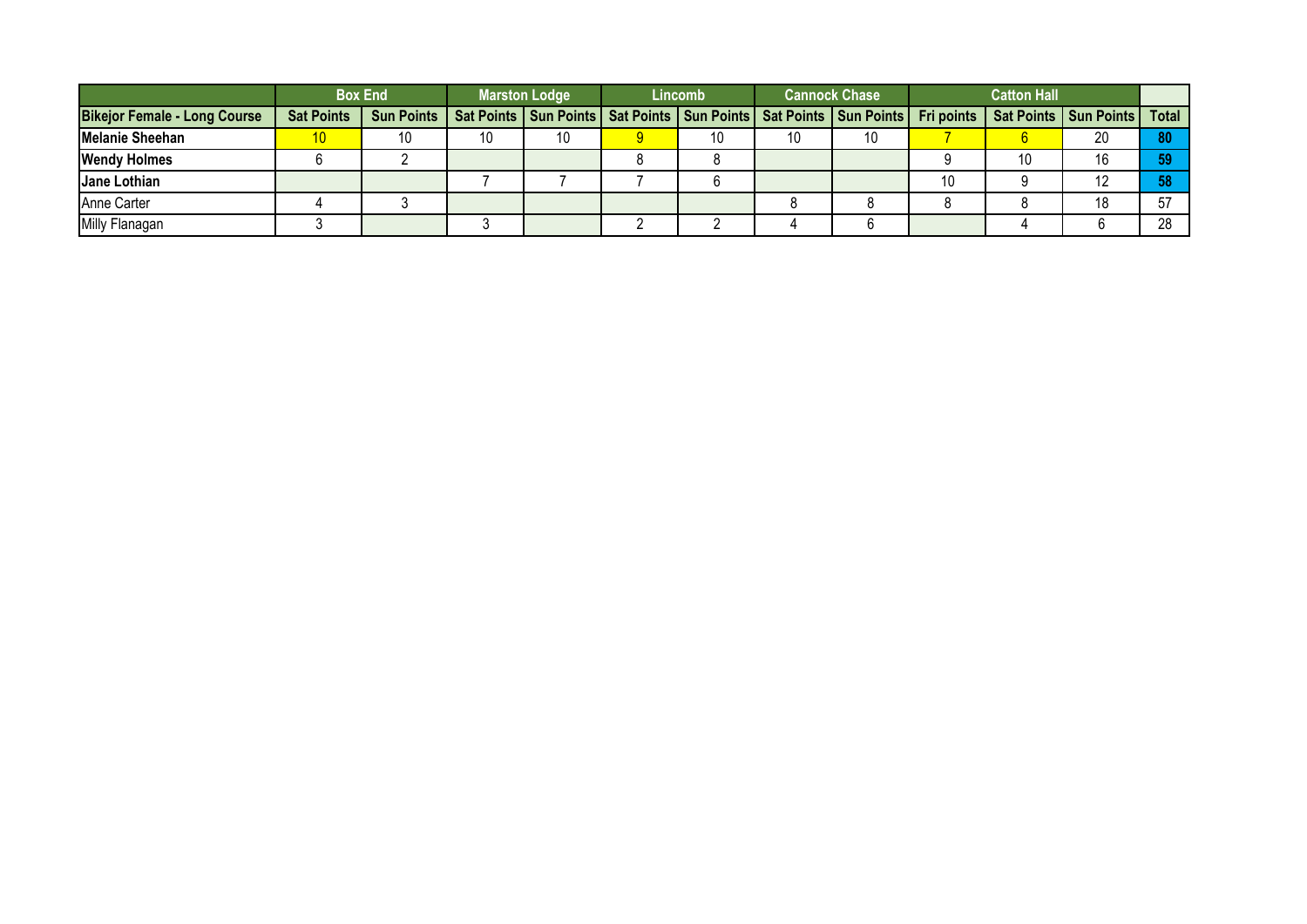|                                   |                   | <b>Box End</b>    | <b>Marston Lodge</b> |    | Lincomb |    | <b>Cannock Chase</b>                                                        |                   | <b>Catton Hall</b> |                         |              |
|-----------------------------------|-------------------|-------------------|----------------------|----|---------|----|-----------------------------------------------------------------------------|-------------------|--------------------|-------------------------|--------------|
| <b>Bikejor Male - Long Course</b> | <b>Sat Points</b> | <b>Sun Points</b> |                      |    |         |    | Sat Points   Sun Points   Sat Points   Sun Points   Sat Points   Sun Points | <b>Fri points</b> |                    | Sat Points   Sun Points | <b>Total</b> |
| James Lewingtom                   |                   |                   |                      | 10 | 10      | 10 | 10                                                                          | 10                | 10                 | 20                      | 80           |
| <b>Richard Smith</b>              | 10                | 10                |                      |    |         |    |                                                                             |                   |                    | 18                      | 73           |
| <b>Colin Spalding</b>             |                   |                   |                      |    |         |    |                                                                             |                   |                    |                         | 58           |
| Alan Sherwin                      |                   |                   |                      |    |         |    |                                                                             |                   |                    |                         | 54           |
| <b>Howard Clark</b>               |                   |                   |                      |    |         |    |                                                                             |                   |                    | $\overline{ }$          | 52           |
| Roger Eadon                       |                   |                   |                      |    |         |    |                                                                             |                   |                    |                         | 34           |
| <b>Geoff Symons</b>               |                   |                   |                      |    |         |    |                                                                             |                   |                    |                         | 20           |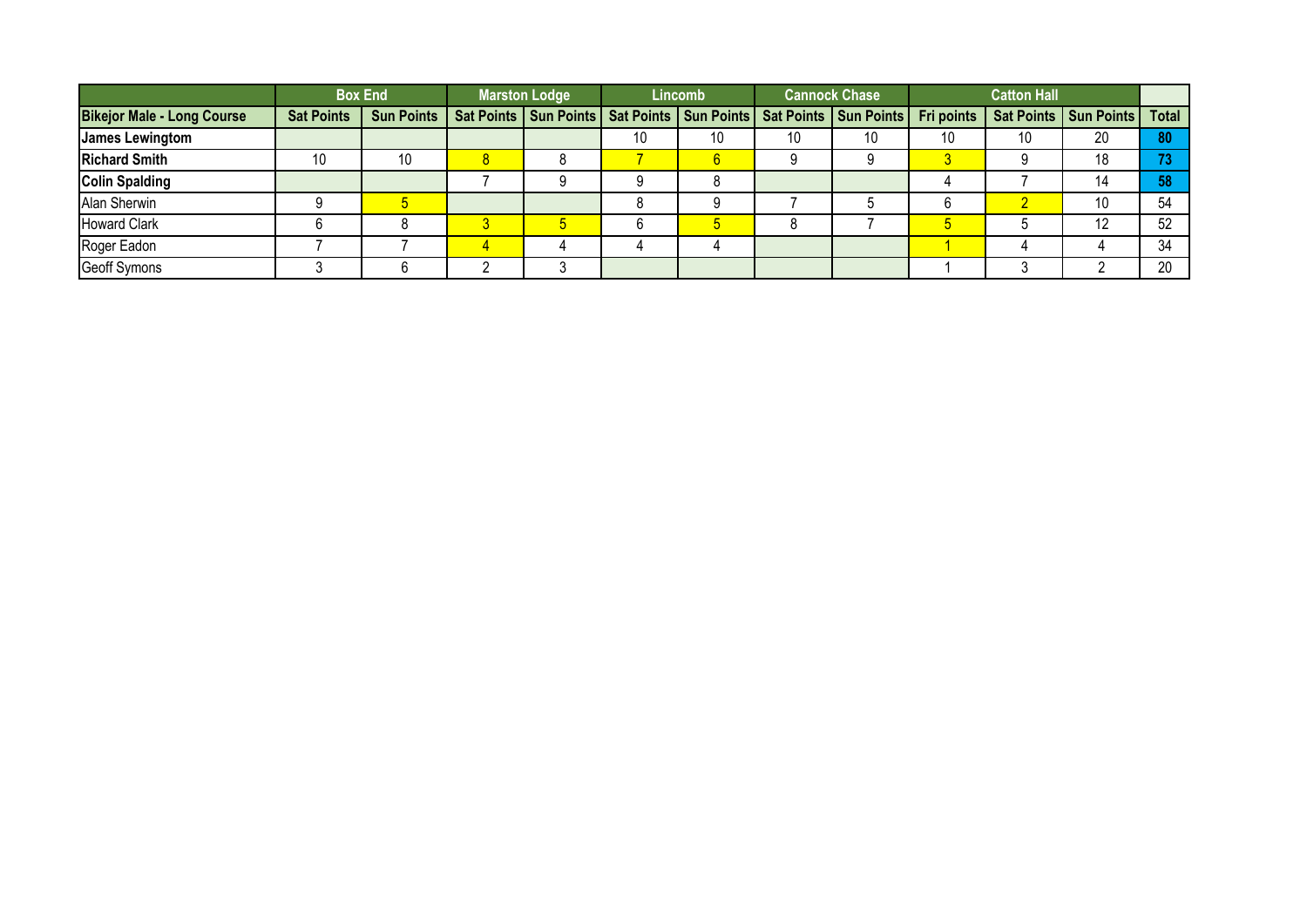|                            |                   | <b>Box End</b>                                                                                        | <b>Marston Lodge</b> |    | Lincomb |    | <b>Cannock Chase</b> | <b>Catton Hall</b> |                         |       |
|----------------------------|-------------------|-------------------------------------------------------------------------------------------------------|----------------------|----|---------|----|----------------------|--------------------|-------------------------|-------|
| <b>Scooter Long Course</b> | <b>Sat Points</b> | Sun Points   Sat Points   Sun Points   Sat Points   Sun Points   Sat Points   Sun Points   Fri points |                      |    |         |    |                      |                    | Sat Points   Sun Points | Total |
| San Clark                  |                   |                                                                                                       |                      | 10 |         | 10 | 10                   |                    |                         |       |
| Joe Hickman                |                   |                                                                                                       | 10                   |    |         |    |                      |                    | 20                      |       |
| <b>Trevor Milford</b>      |                   |                                                                                                       |                      |    |         |    |                      |                    |                         |       |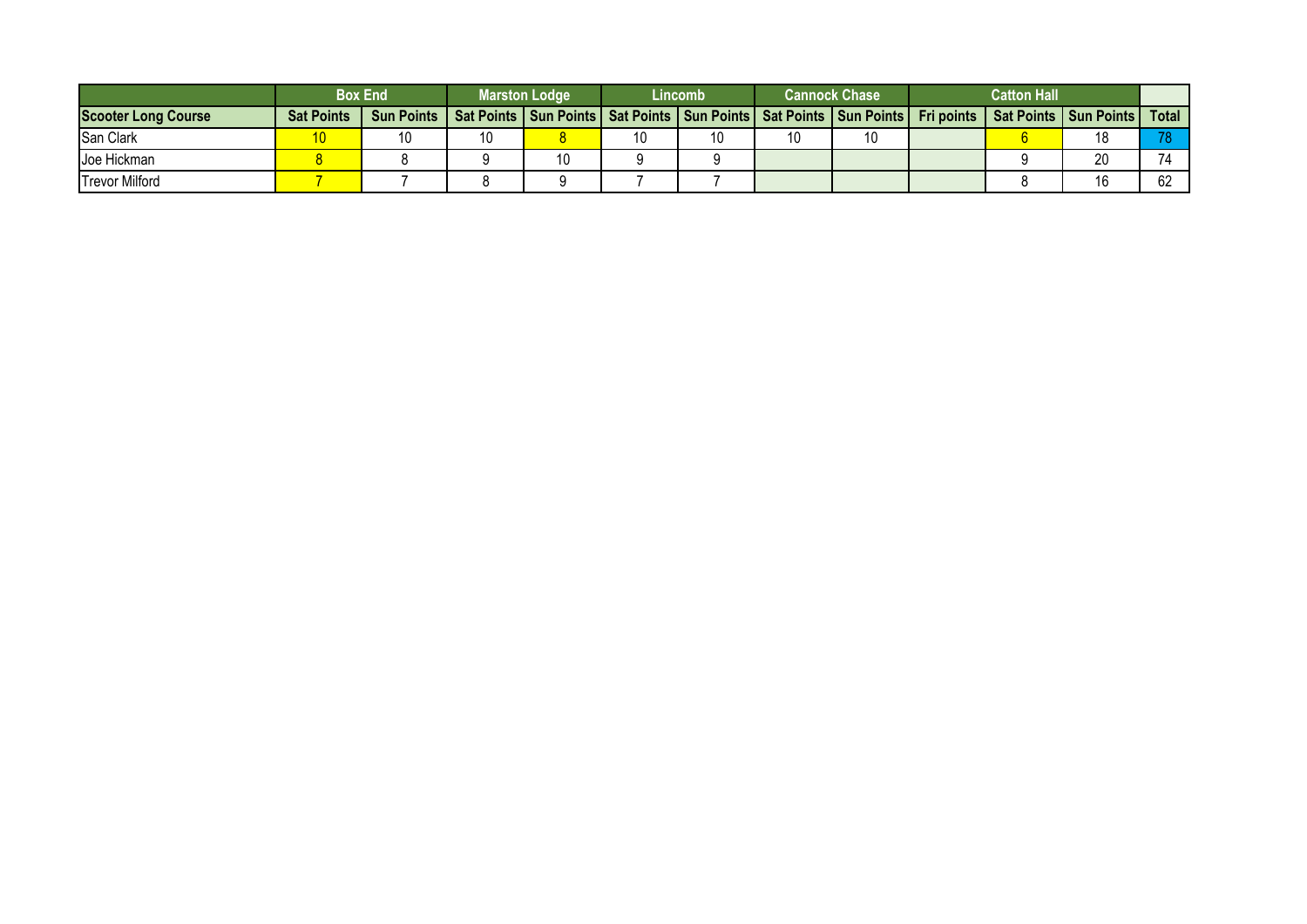|                             |                   | <b>Box End</b>    |    | <b>Marston Lodge</b> |    | <b>Lincomb</b> |    | <b>Cannock Chase</b>                                                        |    | <b>Catton Hall</b> |                                      |              |
|-----------------------------|-------------------|-------------------|----|----------------------|----|----------------|----|-----------------------------------------------------------------------------|----|--------------------|--------------------------------------|--------------|
| <b>Female - Long Course</b> | <b>Sat Points</b> | <b>Sun Points</b> |    |                      |    |                |    | Sat Points   Sun Points   Sat Points   Sun Points   Sat Points   Sun Points |    |                    | Fri points   Sat Points   Sun Points | Total        |
| Georgie Lambert             |                   |                   |    |                      | 10 | 10             |    |                                                                             | 10 |                    | 20                                   | 72<br>--     |
| Naomi Cook                  |                   |                   | 10 | O                    |    |                |    | 10                                                                          |    |                    | 10                                   | 66           |
| <b>Chloe Connell</b>        |                   |                   |    |                      |    |                | 10 |                                                                             |    |                    | 14                                   | 61<br>$\sim$ |
| <b>Emily Gelipter</b>       |                   |                   |    |                      |    |                |    |                                                                             |    |                    | 12                                   | 46           |
| Natalia Maltceva            |                   |                   |    |                      |    |                |    |                                                                             |    |                    |                                      | 36           |
| Abbie Hickinson             |                   |                   |    |                      |    |                |    |                                                                             |    |                    |                                      | 30           |
| Louise Forde                |                   |                   |    |                      |    |                |    |                                                                             |    |                    |                                      |              |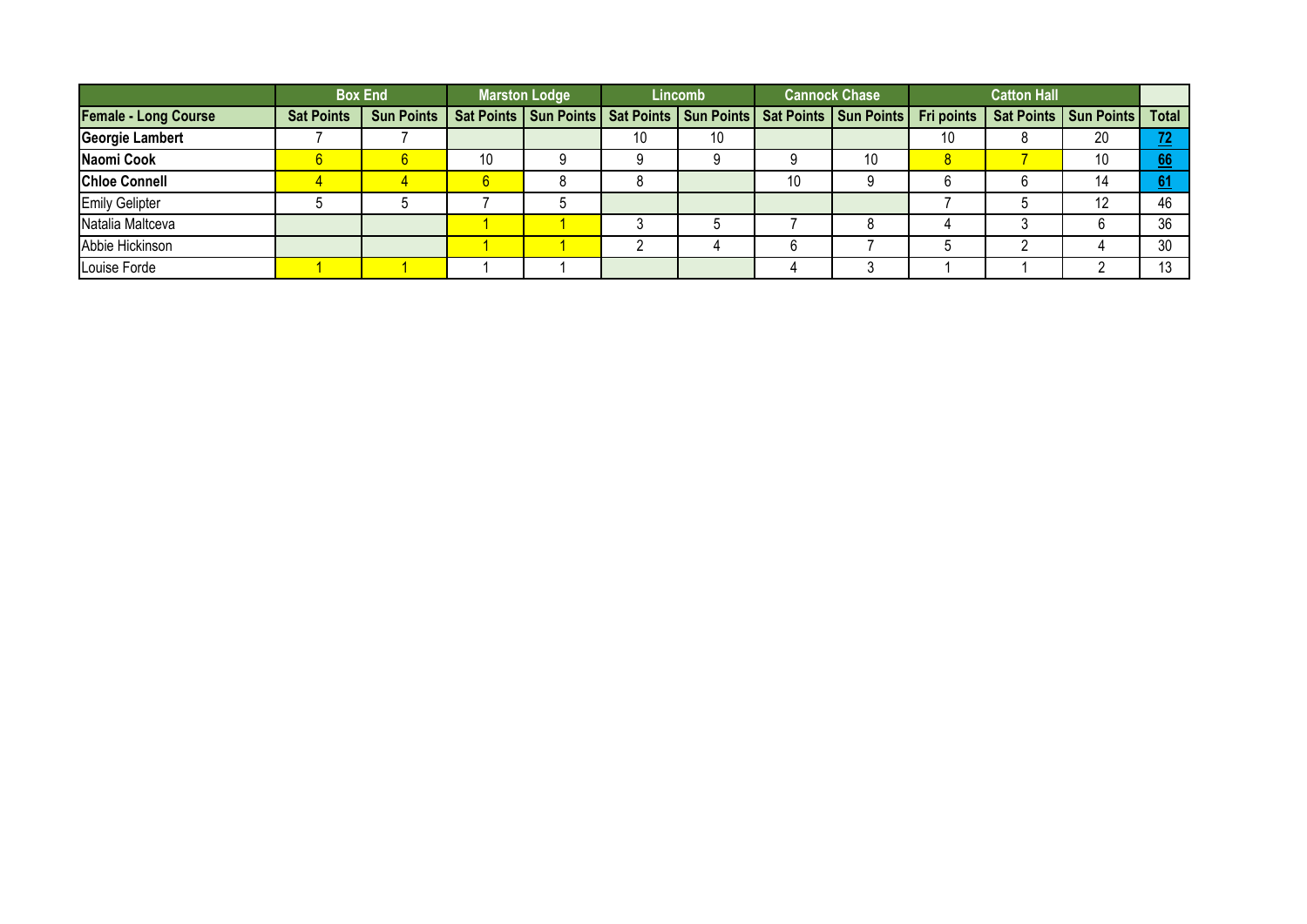|                           |                   | <b>Box End</b>    | <b>Marston Lodge</b>                                                                     | Lincomb | <b>Cannock Chase</b> | <b>Catton Hall</b> |                                  |       |
|---------------------------|-------------------|-------------------|------------------------------------------------------------------------------------------|---------|----------------------|--------------------|----------------------------------|-------|
| <b>Male - Long Course</b> | <b>Sat Points</b> | <b>Sun Points</b> | Sat Points   Sun Points   Sat Points   Sun Points   Sat Points   Sun Points   Fri points |         |                      |                    | <b>Sat Points   Sun Points  </b> | Total |
| <b>Rob Mace</b>           | 10                |                   |                                                                                          |         |                      |                    |                                  |       |
| <b>Matthew Smiglarski</b> |                   |                   |                                                                                          |         |                      |                    |                                  |       |
| <b>IBen Brown</b>         |                   |                   |                                                                                          |         |                      |                    |                                  |       |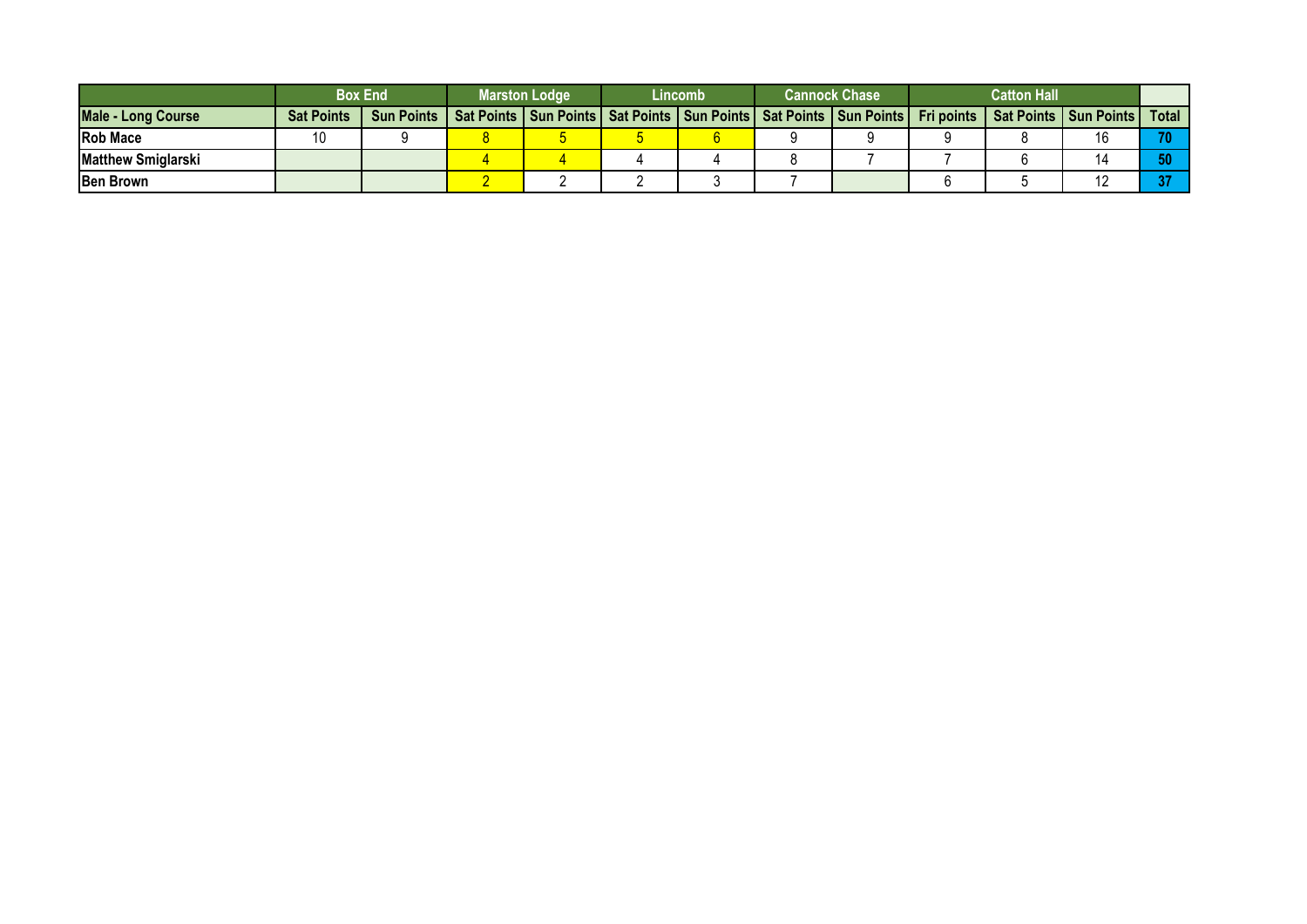|                                     |                   | <b>Box End</b>    | <b>Marston Lodge</b> |    | <b>Lincomb</b> |    | <b>Cannock Chase</b>                                                        | <b>Catton Hall</b> |                                      |       |
|-------------------------------------|-------------------|-------------------|----------------------|----|----------------|----|-----------------------------------------------------------------------------|--------------------|--------------------------------------|-------|
| <b>Masters Female - Long Course</b> | <b>Sat Points</b> | <b>Sun Points</b> |                      |    |                |    | Sat Points   Sun Points   Sat Points   Sun Points   Sat Points   Sun Points |                    | Fri points   Sat Points   Sun Points | Total |
| <b>Sarah Murdoch</b>                |                   | 10                | 9                    | 10 |                | 10 | 10                                                                          | 10                 | 20                                   | 70    |
| <b>Melanie Sheehan</b>              | 10                |                   |                      |    |                |    |                                                                             |                    | 14                                   | 66    |
| <b>Vicky Driscoll</b>               |                   |                   |                      |    |                |    |                                                                             |                    |                                      |       |
| Marketa Ford                        |                   |                   |                      |    |                |    |                                                                             |                    | 10                                   |       |
| Nicola Traynor                      |                   |                   |                      |    |                |    |                                                                             |                    |                                      | 37    |
| Karen Holland                       |                   |                   |                      |    |                |    |                                                                             |                    |                                      | 29    |
| <b>Emily Murdoch</b>                |                   |                   |                      |    |                |    |                                                                             |                    |                                      | 28    |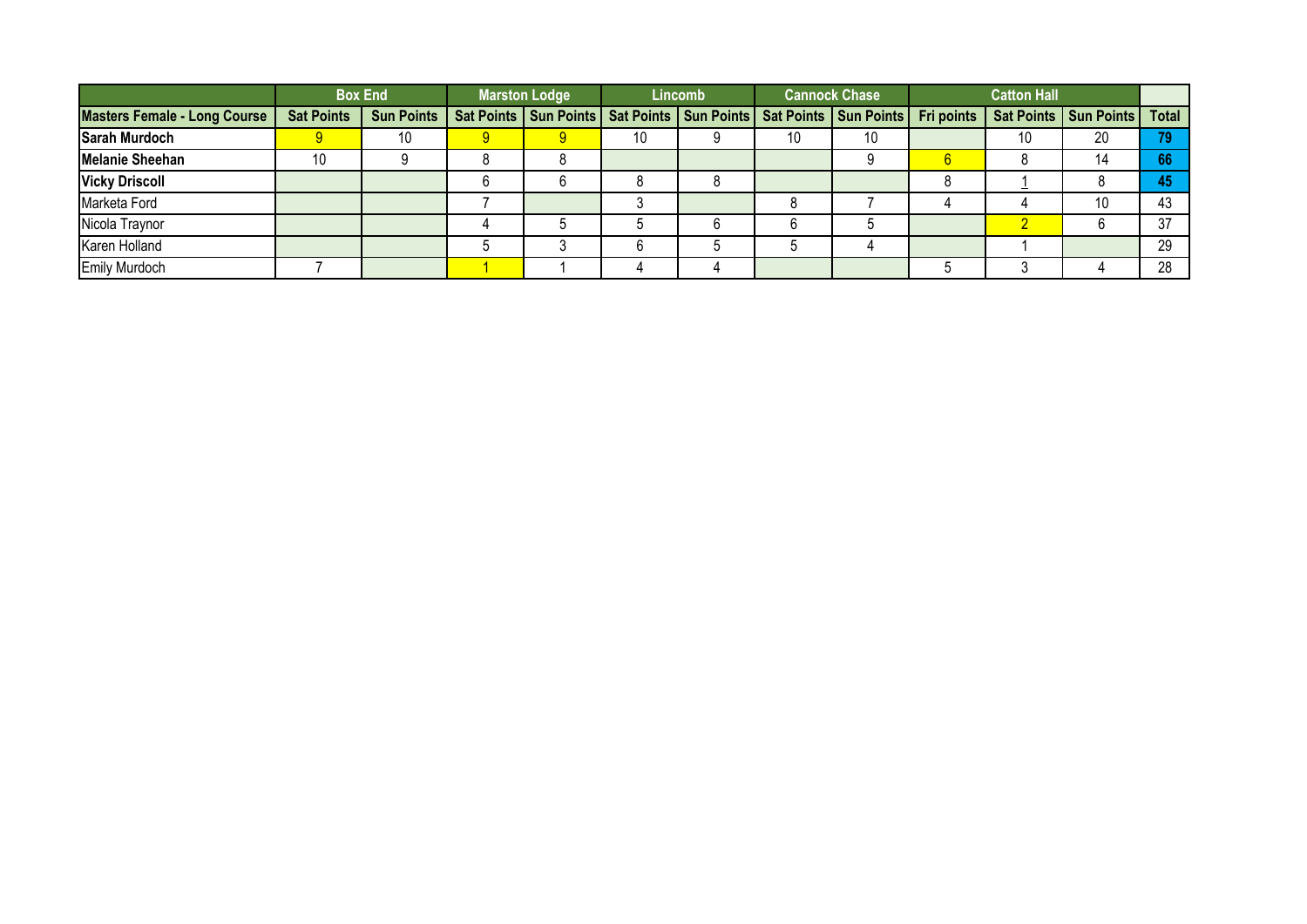|                                   |                   | Box End           | Marston Lodge | Lincomb |    | <b>Cannock Chase</b>                                                        |                   | <b>Catton Hall</b> |                         |       |
|-----------------------------------|-------------------|-------------------|---------------|---------|----|-----------------------------------------------------------------------------|-------------------|--------------------|-------------------------|-------|
| <b>Masters Male - Long Course</b> | <b>Sat Points</b> | <b>Sun Points</b> |               |         |    | Sat Points   Sun Points   Sat Points   Sun Points   Sat Points   Sun Points | <b>Fri points</b> |                    | Sat Points   Sun Points | Total |
| <b>Chris Smart</b>                |                   |                   |               |         | 10 | 10                                                                          |                   | 10                 | $\sim$                  |       |
| <b>ILuke Bedwell</b>              |                   |                   |               |         |    |                                                                             |                   |                    |                         |       |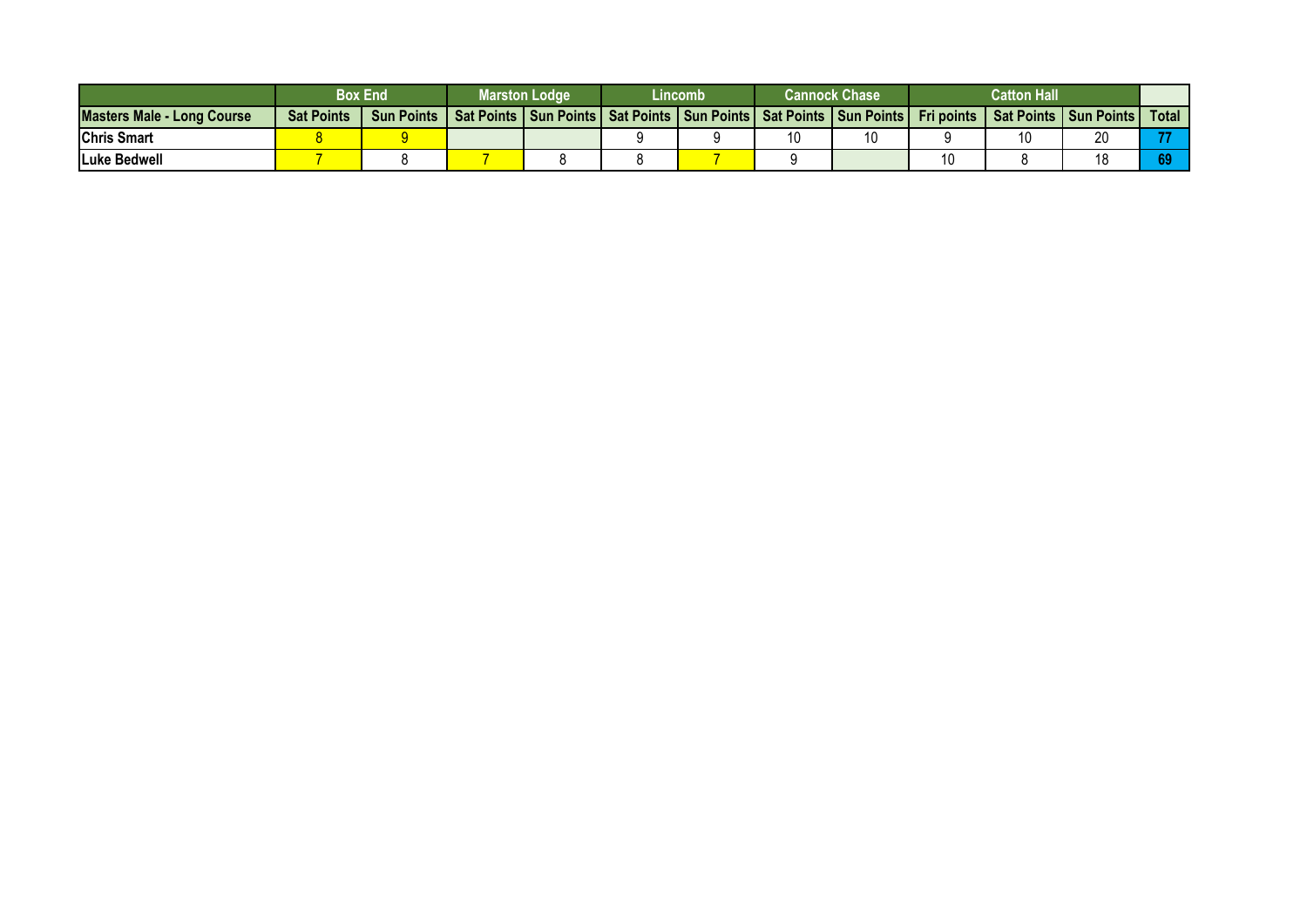|                              |                   | <b>Box End</b>    |    | <b>Marston Lodge</b> |    | Lincomb |    | <b>Cannock Chase</b> |    | <b>Catton Hall</b> |                                                                                                                            |        |
|------------------------------|-------------------|-------------------|----|----------------------|----|---------|----|----------------------|----|--------------------|----------------------------------------------------------------------------------------------------------------------------|--------|
| Veteran Female - Long Course | <b>Sat Points</b> | <b>Sun Points</b> |    |                      |    |         |    |                      |    |                    | Sat Points   Sun Points   Sat Points   Sun Points   Sat Points   Sun Points   Fri points   Sat Points   Sun Points   Total |        |
| <b>Elaine Sherwin</b>        | 10                |                   | 10 | 10                   | 10 |         |    |                      | 10 | 10                 | 20                                                                                                                         | 80     |
| <b>Susan Round</b>           |                   |                   |    |                      |    |         | 10 | 10                   |    |                    |                                                                                                                            |        |
| <b>Tracy Parkinson</b>       |                   |                   |    |                      |    |         |    |                      |    |                    |                                                                                                                            | 66     |
| <b>Vicky Reynolds</b>        |                   |                   |    |                      |    |         |    |                      |    |                    |                                                                                                                            | ^ 1    |
| <b>Helen Dempsey</b>         |                   |                   |    |                      |    |         |    |                      |    |                    |                                                                                                                            | $\sim$ |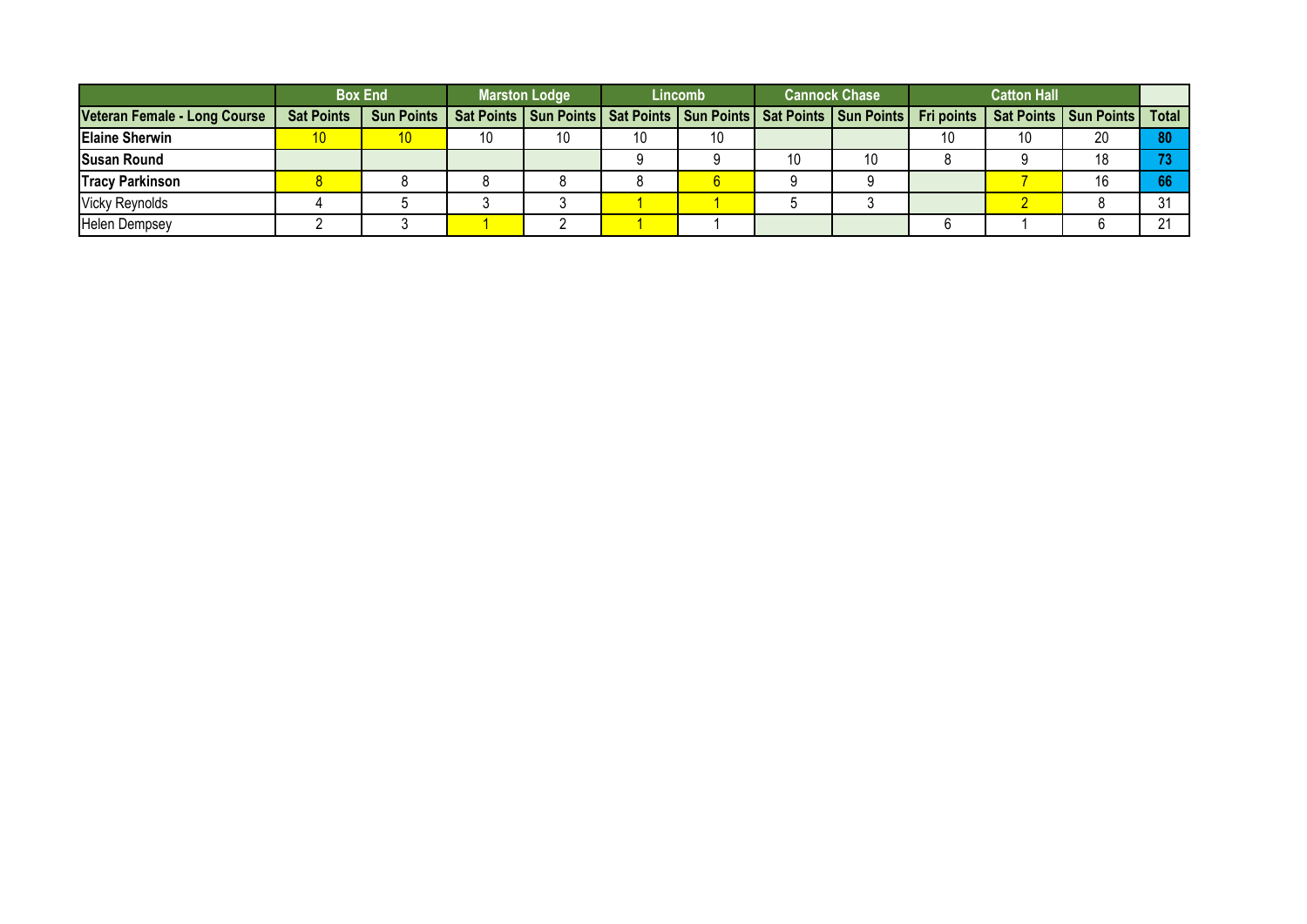|                            | <b>Box End</b>    |                   | <b>Marston Lodge</b> | Lincomb |    | <b>Cannock Chase</b>                                                            | <b>Catton Hall</b> |                                               |       |
|----------------------------|-------------------|-------------------|----------------------|---------|----|---------------------------------------------------------------------------------|--------------------|-----------------------------------------------|-------|
| Veteran Male - Long Course | <b>Sat Points</b> | <b>Sun Points</b> |                      |         |    | Sat Points   Sun Points   Sat Points   Sun Points   Sat Points   Sun Points   I |                    | <b>Fri points   Sat Points   Sun Points  </b> | Total |
| <b>Howard Clark</b>        |                   | 10                |                      | 10      | 10 |                                                                                 | 10                 | $\sim$                                        |       |
| <b>Neal Dempsey</b>        |                   |                   |                      |         |    |                                                                                 |                    |                                               |       |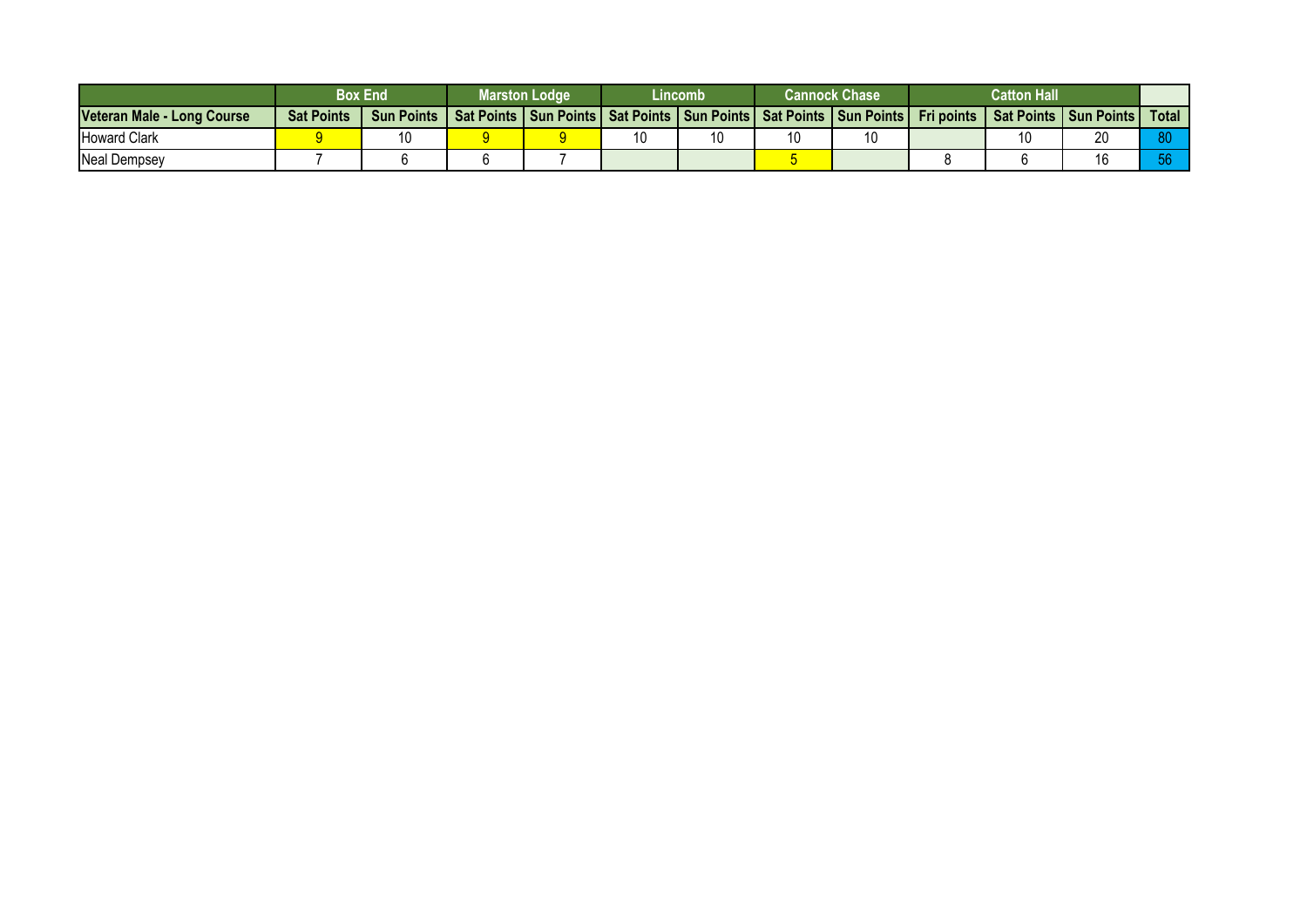|                            |                   | <b>Box End</b>    | <b>Marston Lodge</b> | Lincomb |    | <b>Cannock Chase</b>                                                                                               | <b>Catton Hall</b> |       |
|----------------------------|-------------------|-------------------|----------------------|---------|----|--------------------------------------------------------------------------------------------------------------------|--------------------|-------|
| 2 Dog Female - Long Course | <b>Sat Points</b> | <b>Sun Points</b> |                      |         |    | Sat Points   Sun Points   Sat Points   Sun Points   Sat Points   Sun Points   Fri points   Sat Points   Sun Points |                    | Total |
| Daisy Devereau             | 10                | 10                |                      |         |    |                                                                                                                    |                    |       |
| <b>Non Davies</b>          |                   |                   |                      |         |    |                                                                                                                    |                    |       |
| <b>ILisa Bowes</b>         |                   |                   |                      |         | 10 |                                                                                                                    |                    |       |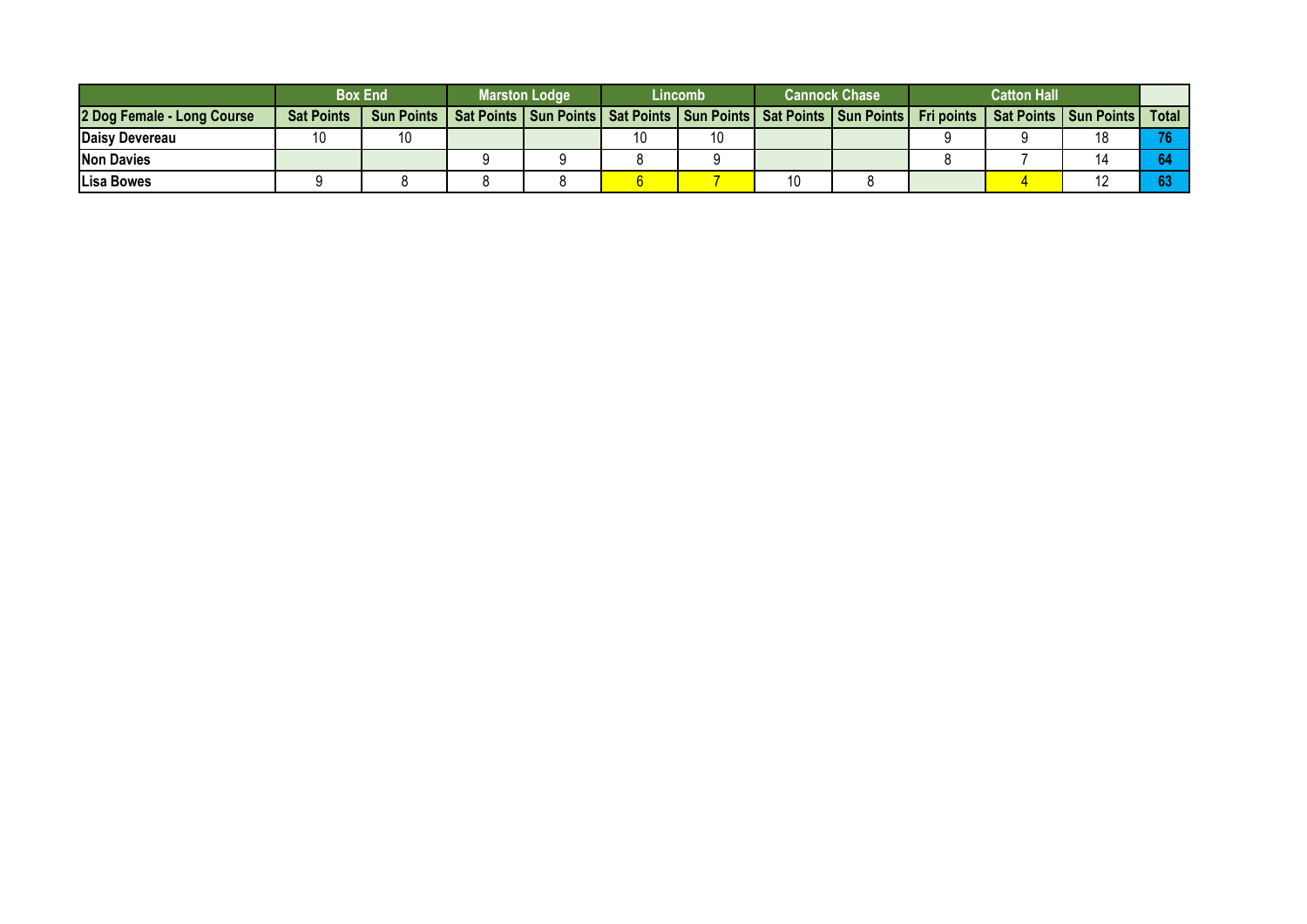|                          |                   | <b>Box End</b>    | Marston Lodge | Lincomb |    | <b>Cannock Chase</b>                                                        | <b>Catton Hall</b> |                                      |       |
|--------------------------|-------------------|-------------------|---------------|---------|----|-----------------------------------------------------------------------------|--------------------|--------------------------------------|-------|
| 2 Dog Male - Long Course | <b>Sat Points</b> | <b>Sun Points</b> |               |         |    | Sat Points   Sun Points   Sat Points   Sun Points   Sat Points   Sun Points |                    | Fri points   Sat Points   Sun Points | Total |
| <b>Craig Wilkinson</b>   |                   |                   |               |         | 10 | 10                                                                          | 10                 | $\sim$                               |       |
| <b>Chris Thom</b>        | 10                | 10                |               |         |    |                                                                             |                    |                                      | 69    |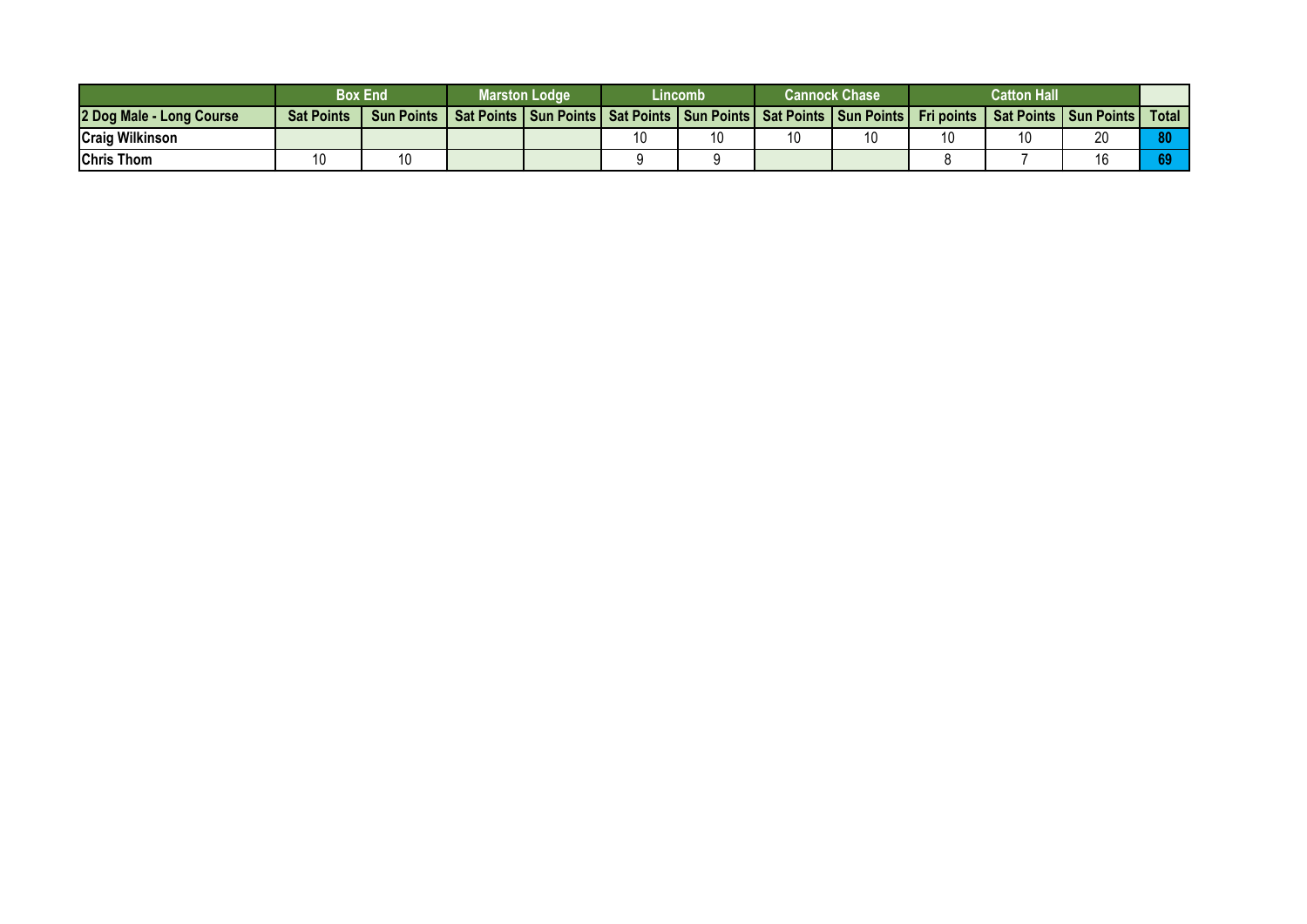|                                        |                   | Box End           | Marston Lodge                                     | (incomb |    | Cannock Chase           | <b>Catton Hall</b> |                   |                |              |
|----------------------------------------|-------------------|-------------------|---------------------------------------------------|---------|----|-------------------------|--------------------|-------------------|----------------|--------------|
| 2 Dog Bikejor -<br><b>Short Course</b> | <b>Sat Points</b> | <b>Sun Points</b> | Sat Points   Sun Points   Sat Points   Sun Points |         |    | Sat Points   Sun Points | <b>Fri points</b>  | <b>Sat Points</b> | I Sun Points I | <b>Total</b> |
| <b>Alan Sherwin</b>                    |                   |                   |                                                   |         | 10 | 10                      | 10                 |                   | nn<br>∠        | 70           |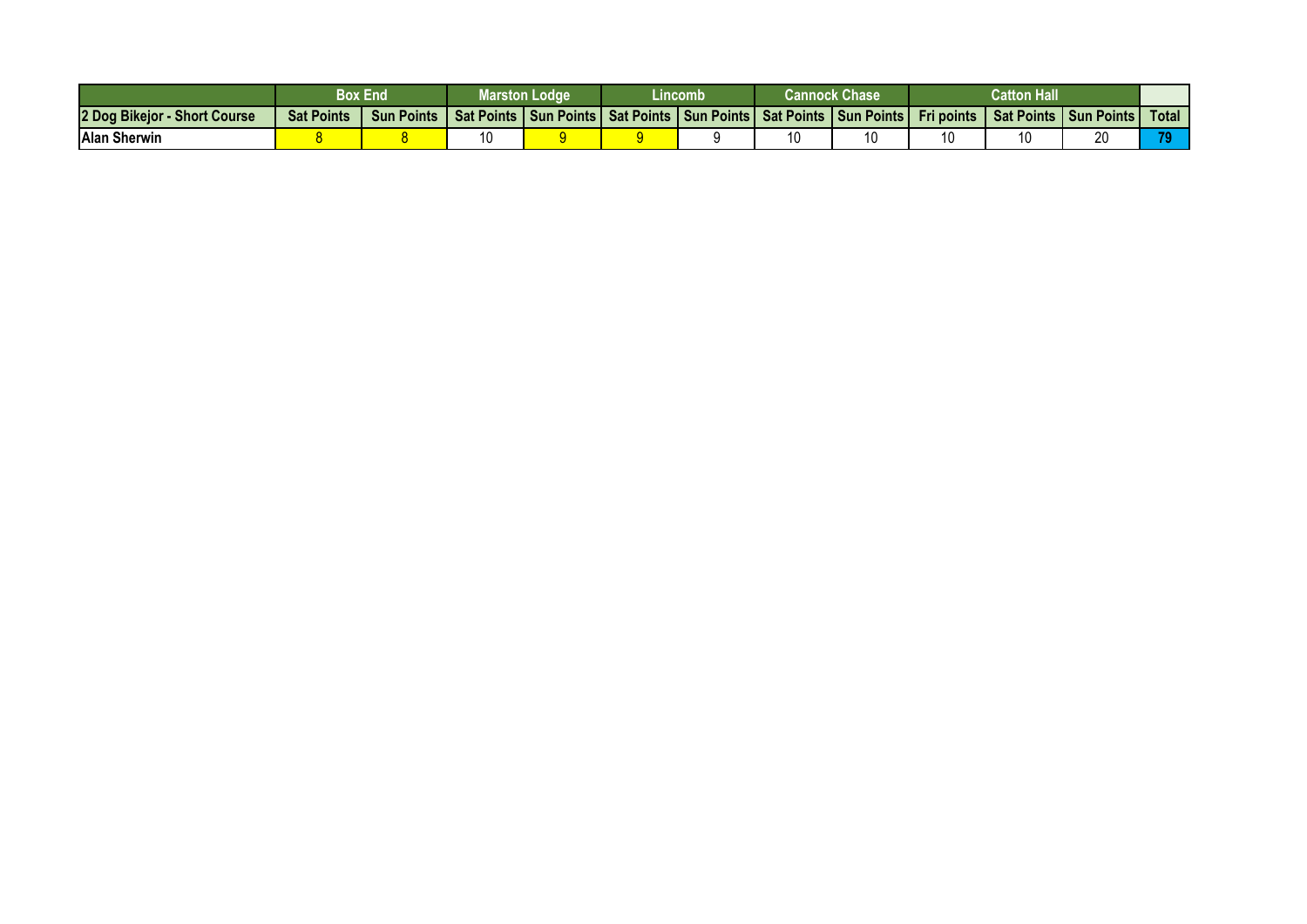|                                      | Box End           |                   | Marston Lodge     |                | Lincomb |  | Cannock Chase I |                                                         | <b>Catton Hall</b> |              |              |       |
|--------------------------------------|-------------------|-------------------|-------------------|----------------|---------|--|-----------------|---------------------------------------------------------|--------------------|--------------|--------------|-------|
| <b>Bikeior Female - Short Course</b> | <b>Sat Points</b> | <b>Sun Points</b> | <b>Sat Points</b> | J Sun Points L |         |  |                 | I Sat Points   Sun Points   Sat Points   Sun Points   I | Fri points 1       | I Sat Points | l Sun Points | Total |
| Jane Lothian                         |                   |                   | 16                |                |         |  |                 |                                                         |                    | ۷J           |              |       |
| <b>Rumi Fossey</b>                   |                   |                   |                   |                |         |  |                 |                                                         |                    |              |              |       |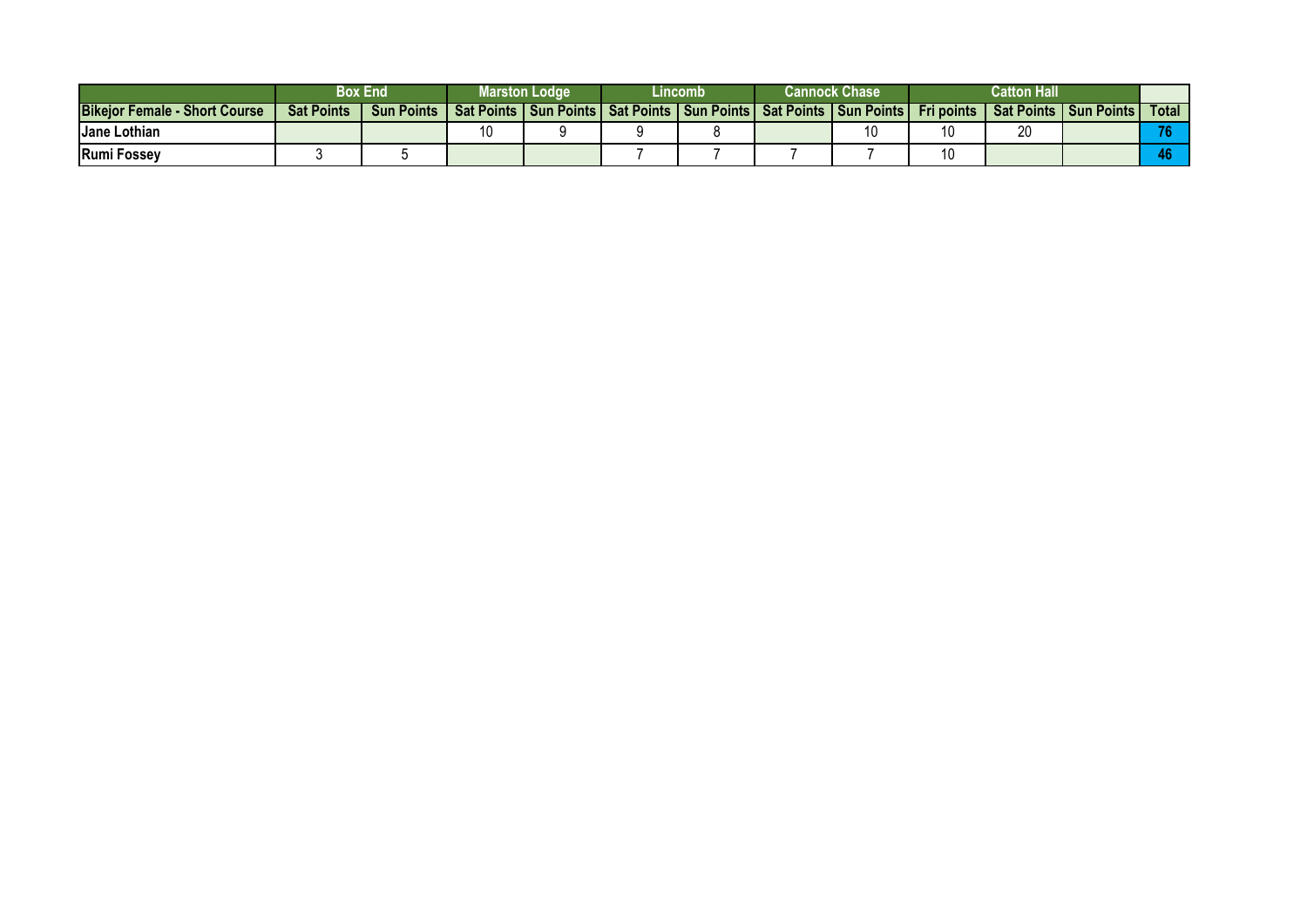|                                    | <b>Box End</b>    |                   | <b>Marston Lodge</b> |    |    | Lincomb |    | <b>Cannock Chase</b>                                                                                               |  |    |    |         |
|------------------------------------|-------------------|-------------------|----------------------|----|----|---------|----|--------------------------------------------------------------------------------------------------------------------|--|----|----|---------|
| <b>Bikejor Male - Short Course</b> | <b>Sat Points</b> | <b>Sun Points</b> |                      |    |    |         |    | Sat Points   Sun Points   Sat Points   Sun Points   Sat Points   Sun Points   Fri points   Sat Points   Sun Points |  |    |    | Total I |
| <b>Matthew Lewington</b>           | 10                | 10                |                      |    |    |         |    | 10                                                                                                                 |  | 10 | 20 | 70      |
| <b>James Lewington</b>             |                   |                   |                      |    |    |         | 10 |                                                                                                                    |  |    | 10 |         |
| <b>Alan Sherwin</b>                |                   |                   | 10                   | 10 | 10 |         |    |                                                                                                                    |  |    |    |         |
| <b>Richard Smith</b>               |                   |                   |                      |    |    | 10      |    |                                                                                                                    |  |    |    |         |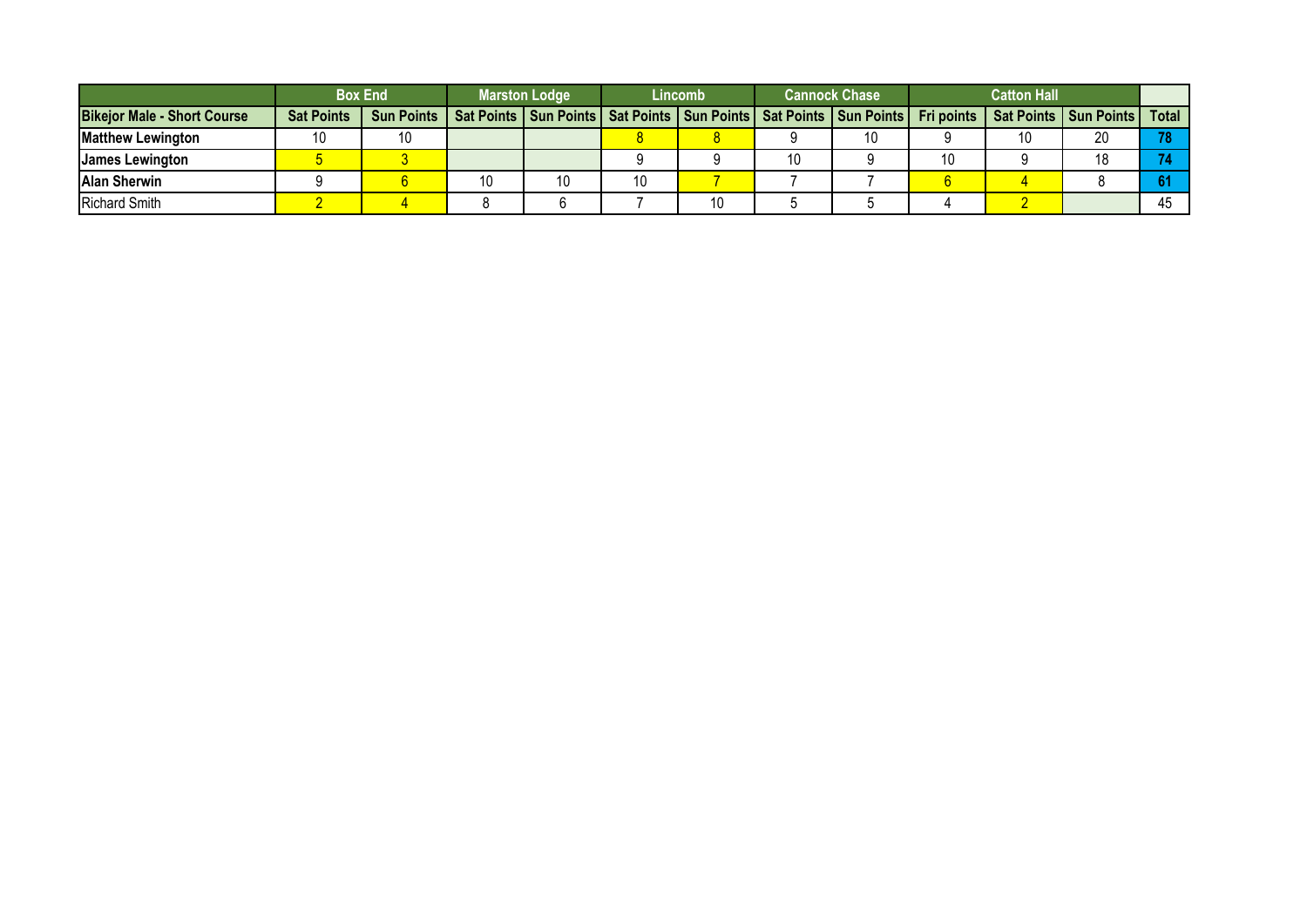|                               | <b>Box End</b>    |                   | <b>Marston Lodge</b> |  | Lincomb | <b>Cannock Chase</b> |                                                                             |  |    |                                      |       |
|-------------------------------|-------------------|-------------------|----------------------|--|---------|----------------------|-----------------------------------------------------------------------------|--|----|--------------------------------------|-------|
| <b>Scooter - Short Course</b> | <b>Sat Points</b> | <b>Sun Points</b> |                      |  |         |                      | Sat Points   Sun Points   Sat Points   Sun Points   Sat Points   Sun Points |  |    | Fri points   Sat Points   Sun Points | Total |
| <b>IMatthew Lewington</b>     |                   |                   |                      |  |         | 10                   | 10                                                                          |  | 10 | ററ                                   | 80    |
| <b>San Clark</b>              | 10                | 10                |                      |  |         |                      |                                                                             |  |    |                                      |       |
| <b>Trevor Milford</b>         |                   |                   |                      |  |         |                      |                                                                             |  |    |                                      |       |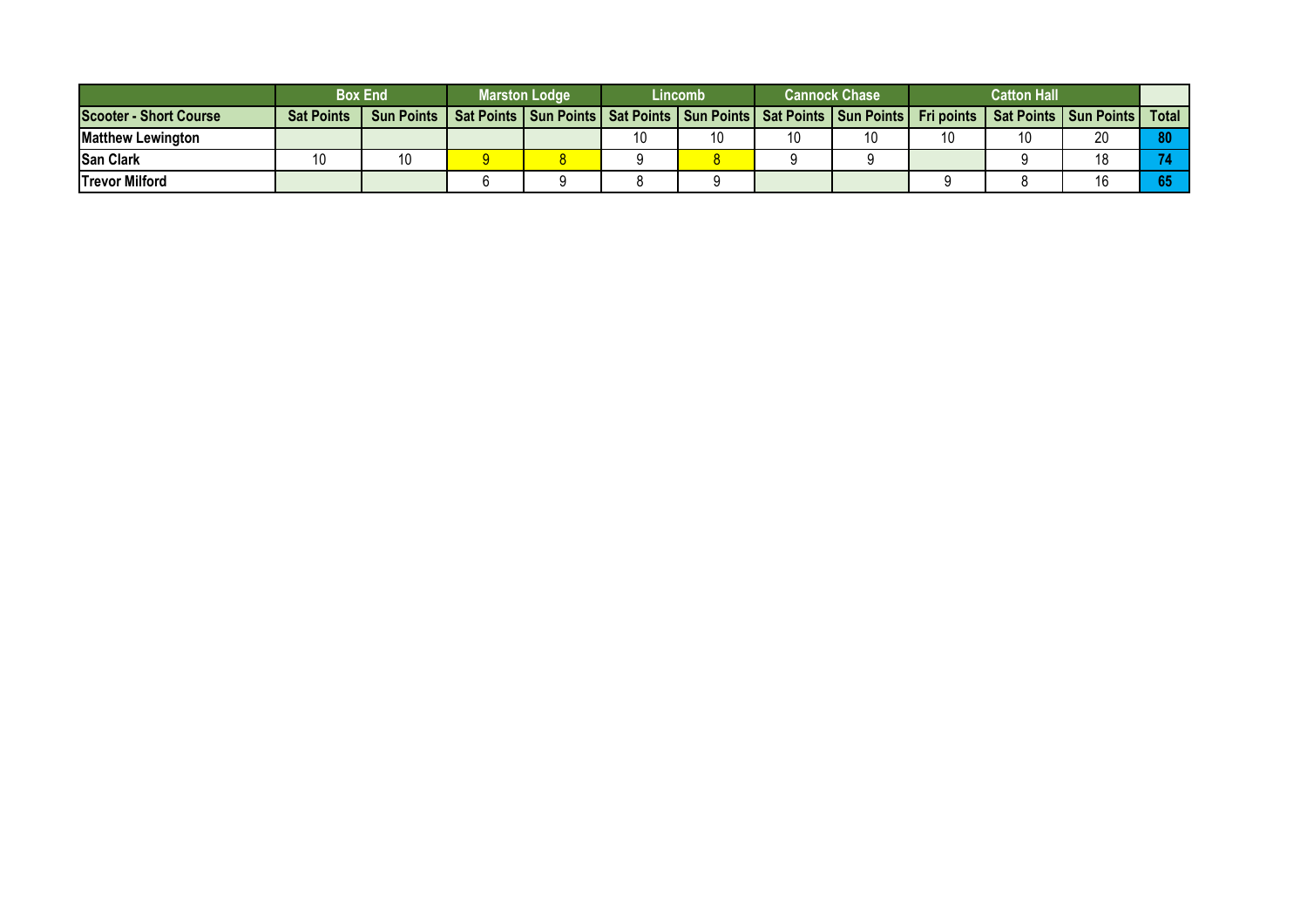|                              |                   | <b>Box End</b>                                                                                                                          |    | <b>Marston Lodge</b> | <b>Lincomb</b> | <b>Cannock Chase</b> | <b>Catton Hall</b> |    |     |
|------------------------------|-------------------|-----------------------------------------------------------------------------------------------------------------------------------------|----|----------------------|----------------|----------------------|--------------------|----|-----|
| <b>Female - Short Course</b> | <b>Sat Points</b> | Sun Points   Sat Points   Sun Points   Sat Points   Sun Points   Sat Points   Sun Points   Fri points   Sat Points   Sun Points   Total |    |                      |                |                      |                    |    |     |
| <b>Emma Bailey</b>           | 10                | 10                                                                                                                                      | 10 |                      |                |                      |                    |    | 70. |
| <b>Rebecca Brown</b>         |                   |                                                                                                                                         |    |                      | 10             |                      |                    |    | 64  |
| <b>Kate Mellor</b>           |                   |                                                                                                                                         |    |                      |                |                      |                    | 10 | 52  |
| Louise Forde                 |                   |                                                                                                                                         |    |                      |                |                      |                    |    | 22  |
| Rhiannon Brooks              |                   |                                                                                                                                         |    |                      |                |                      |                    |    | 10  |
| <b>Lindy Kirk</b>            |                   |                                                                                                                                         |    |                      |                |                      |                    |    |     |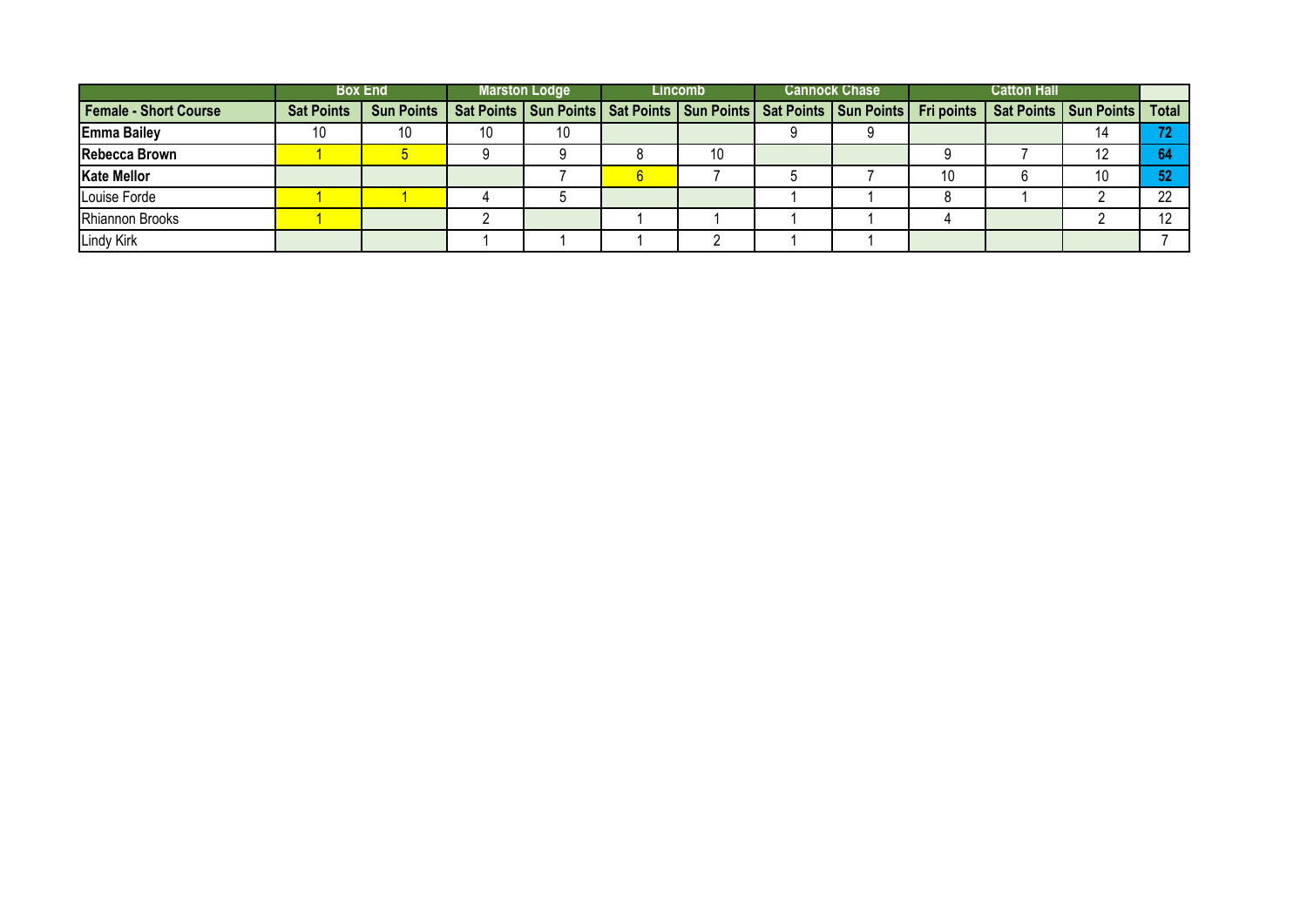|                          | <b>Box End</b>    |                   | <b>Marston Lodge</b> |                                                                             | Lincomb |    | <b>Cannock Chase</b> |  |                                               |       |
|--------------------------|-------------------|-------------------|----------------------|-----------------------------------------------------------------------------|---------|----|----------------------|--|-----------------------------------------------|-------|
| <b>Male-Short Course</b> | <b>Sat Points</b> | <b>Sun Points</b> |                      | Sat Points   Sun Points   Sat Points   Sun Points   Sat Points   Sun Points |         |    |                      |  | <b>Fri points   Sat Points   Sun Points  </b> | Total |
| <b>Howard Clark</b>      |                   |                   |                      |                                                                             |         | 10 | 10                   |  |                                               |       |
| <b>Rob Mace</b>          |                   |                   |                      |                                                                             |         |    |                      |  |                                               |       |
| <b>IMatthew Clav</b>     |                   |                   |                      |                                                                             |         |    |                      |  |                                               |       |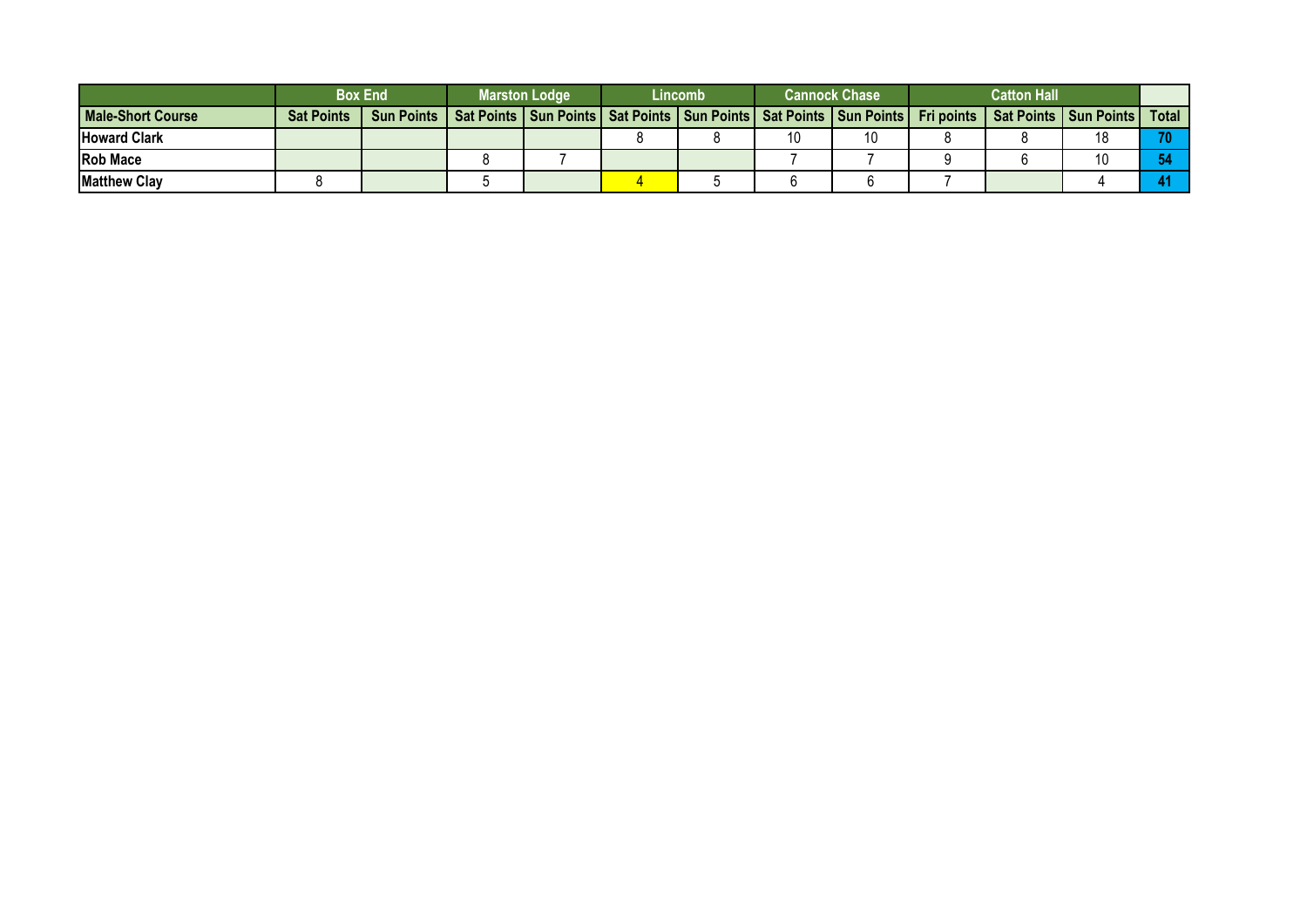|                           |                   | <b>Box End</b> | <b>Marston Lodge</b> |    |    | Lincomb | <b>Cannock Chase</b> |    | <b>Catton Hall</b> |    |                                                                                                                            |    |
|---------------------------|-------------------|----------------|----------------------|----|----|---------|----------------------|----|--------------------|----|----------------------------------------------------------------------------------------------------------------------------|----|
| 2 Dog Female-Short Course | <b>Sat Points</b> | Sun Points     |                      |    |    |         |                      |    |                    |    | Sat Points   Sun Points   Sat Points   Sun Points   Sat Points   Sun Points   Fri points   Sat Points   Sun Points   Total |    |
| Naomi Cook                | 10                |                | 10                   | 10 | 10 | 10      | 10                   | 10 | 10                 | 10 | 20                                                                                                                         | 80 |
| Abbie Reynolds-Dobson     |                   |                |                      |    |    |         |                      |    |                    |    |                                                                                                                            |    |
| <b>Annabelle McIntosh</b> |                   |                |                      |    |    |         |                      |    |                    |    |                                                                                                                            |    |
| <b>Helen Dempsey</b>      |                   |                |                      |    |    |         |                      |    |                    |    |                                                                                                                            | ៱  |
| <b>Wendy Clark</b>        |                   |                |                      |    |    |         |                      |    |                    |    |                                                                                                                            |    |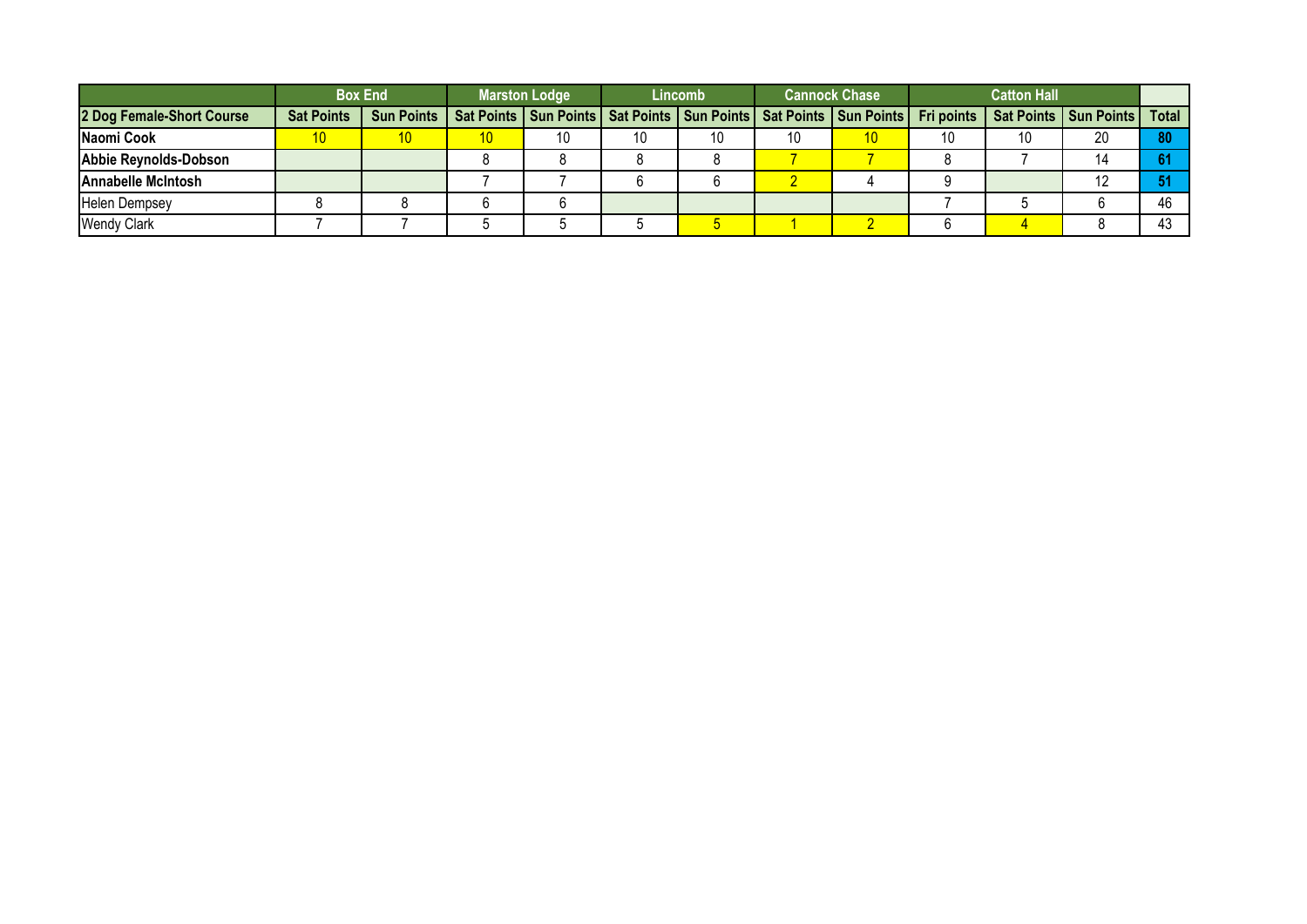|                         | Box End           |                   | Marston Lodge |  | Lincomb | Cannock Chase |                                                                             |  |    |                                      |       |
|-------------------------|-------------------|-------------------|---------------|--|---------|---------------|-----------------------------------------------------------------------------|--|----|--------------------------------------|-------|
| 2 Dog Male-Short Course | <b>Sat Points</b> | <b>Sun Points</b> |               |  |         |               | Sat Points   Sun Points   Sat Points   Sun Points   Sat Points   Sun Points |  |    | Fri points   Sat Points   Sun Points | Total |
| <b>IBen Brown</b>       |                   |                   | 10            |  |         |               |                                                                             |  | 10 | $\sim$                               |       |
| <b>Neal Dempsey</b>     |                   |                   |               |  |         |               |                                                                             |  |    |                                      |       |